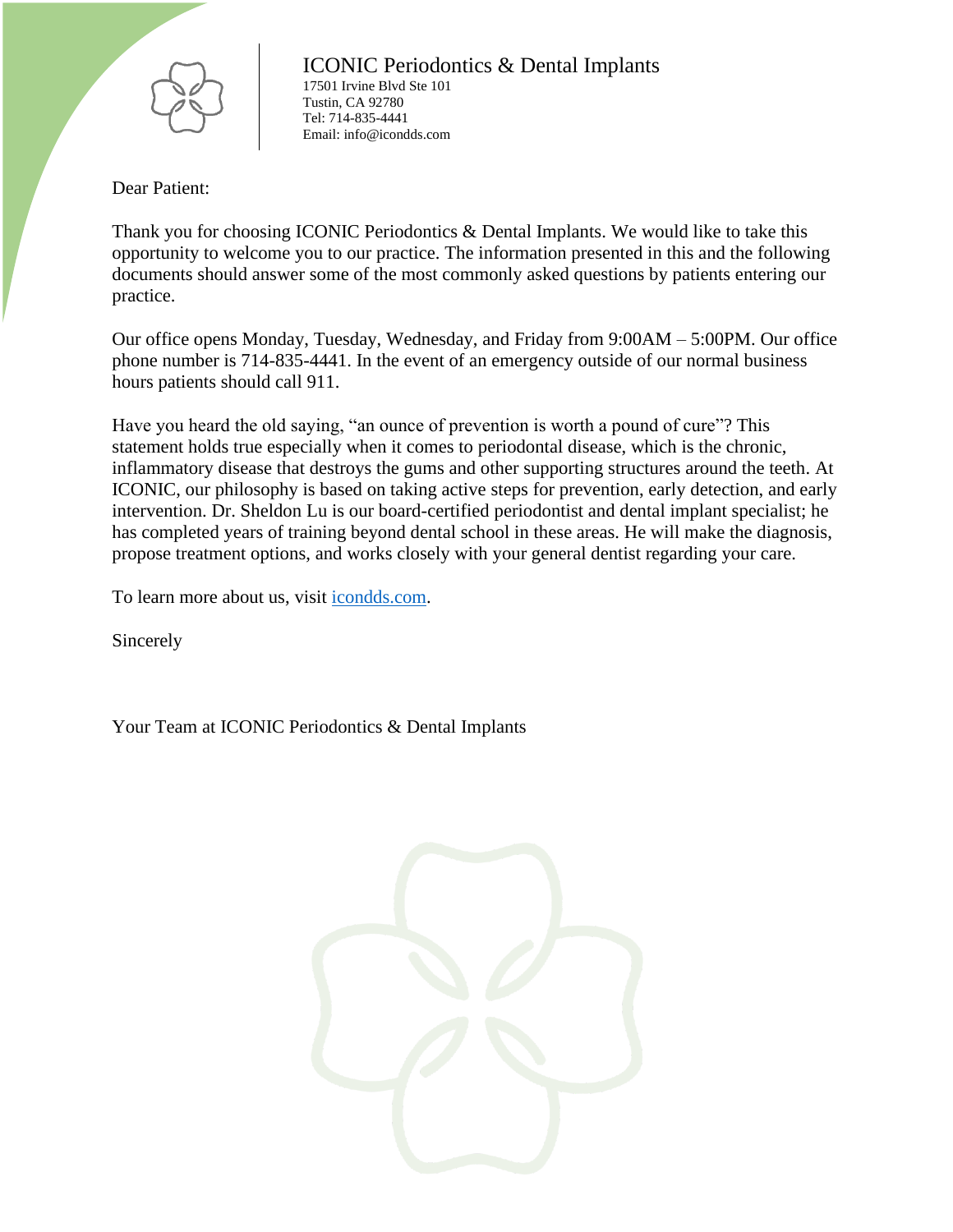

# **New Patient Checklist**

For new patient appointment, please arrive 30 minutes prior to your appointment time to complete the registration process.

Be sure to bring the following items to your first visit:

- 1. **Driver's license, or non-driver state-issued photo ID** (or other legally accepted forms of identification).
- 2. **Current insurance card(s); you will be asked annually for a new copy of your card(s).**
- 3. When required by your insurance carriers, co-pays and deductibles are due at the time of appointment. If you have no insurance, please be prepared to pay \$200 in full at your initial appointment, which includes acquiring digital x-rays; you will pay \$150 if you bring existing x-rays—but only when they're current within the last 6 months and are of good diagnostic quality.
- **4. List of current medications, and all other pertinent medical and dental records from the past.**
- 5. If possible, please arrive with your new patient forms filled out and signed. These forms can also be accessed from our website [icondds.com](https://icondds.com/) under FAQ.

Please read through the following pages and give acknowledgement of understanding by providing your initials and signature at appropriate spaces—completing this step is a prerequisite for becoming a patient of record at our practice.

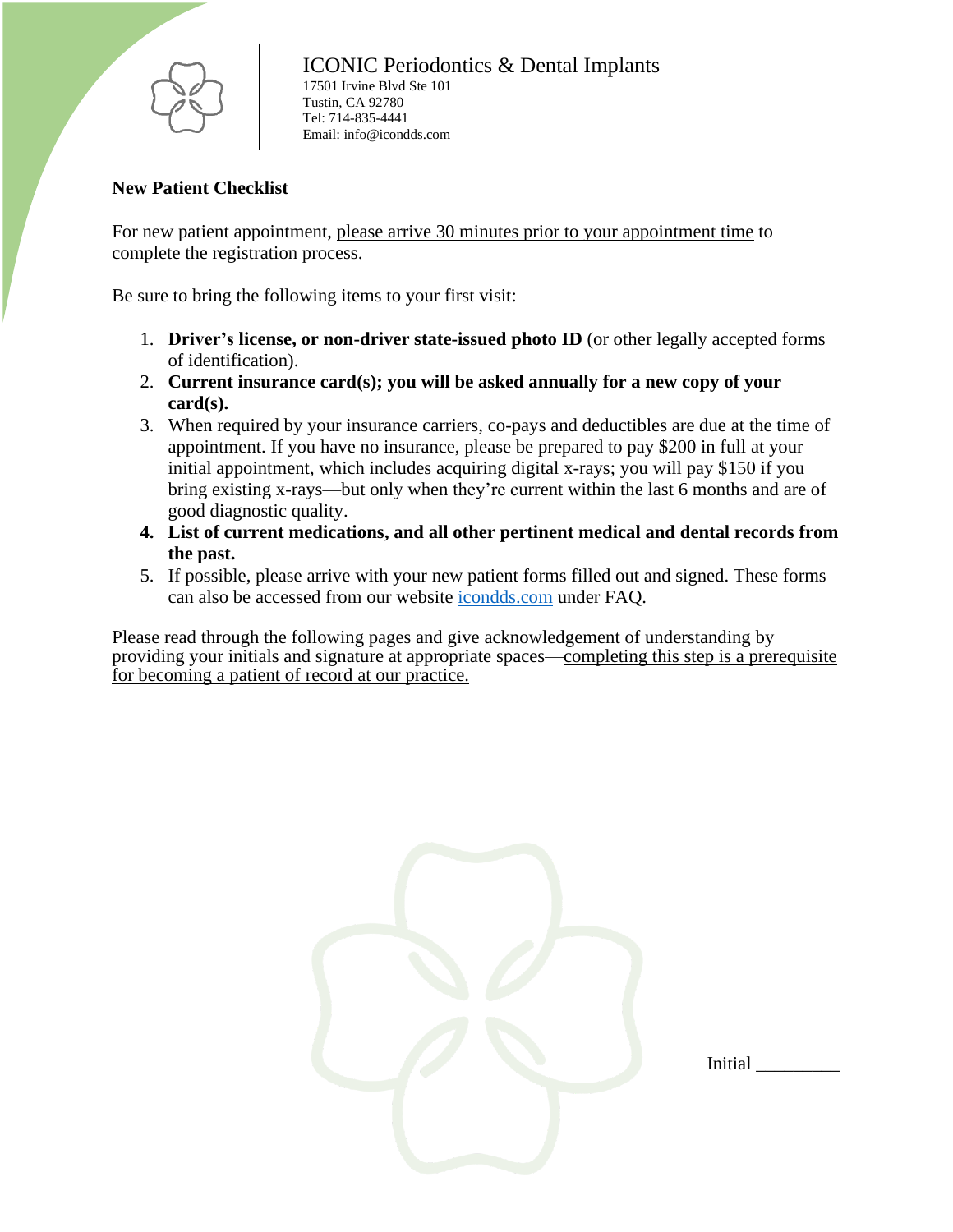

### **Patient Selection & Retention**

We would like to help anyone who come to us seeking care. Our sincerity cannot be overstated, and our existing patients will tell you that our doctors and the team truly have a passion for the profession of dentistry and wish to help all our patients to the best of our ability. Having said that, we believe that a "two-way selection" based on mutual respect is the cornerstone of any successful doctor-patient relationship, which may be the most important factor in achieving the best possible clinical outcome. Our doctors always take into account and respect the patients' wishes during treatment planning. While we prefer patients to be informed and do their own due diligence, seek multiples sources of opinions if need to, we highly encourage patients to give serious consideration to our doctors' professional advice.

We do everything we can to get the message across by presenting the best assessment and most sensible treatment recommendation, as well as helping patients to make the choice. If patients do not listen to our doctors' advice and follow through with the prescribed treatment, the practice will not be held liable when "things go wrong", simply because proper care could not be rendered to achieve the desired outcome. **Therefore, we reserve the right to discharge any patient who has consistently demonstrated non-compliance, meaning not following instructions and not cooperating with our doctors and other team members.**

A lack of long-term follow-up and periodic evaluation may lead to failures of dental work and missed diagnosis. Patients who return as recommended by our doctors generally have a better outcome in the long run. Patients who do not return for periodic exam/maintenance and do not reciprocate our correspondence will be assigned an "inactive" status. **Inactive patients will be flagged in our system during regular chart review and may lead to automatic discharge.**

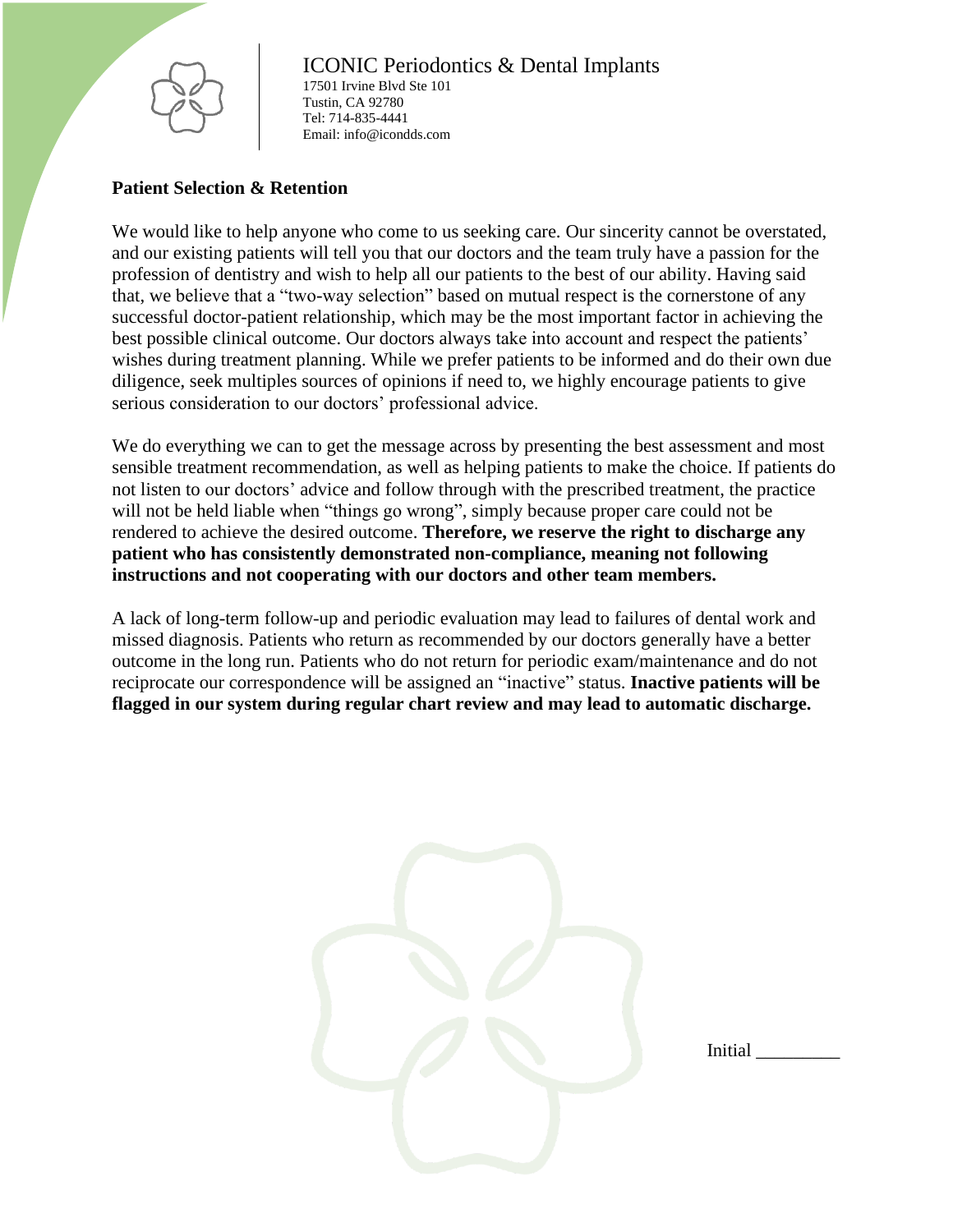

# **Appointment Policy**

Being proactive about our dental care and oral health can often help us prevent and/or prolong the onset of future problems as we age. We firmly believe, and our experience has shown it to be true, that those patients who are consistent in keeping their appointments have fewer episodes of acute dental pain, undiagnosed and untreated chronic conditions such as periodontal disease and oral cancer, and generally continue to enjoy better overall health in the long term.

Our office utilizes an automatic calling/texting system that will contact you 48 hours in advance of your appointment. Whenever we can, our office staff will also call to remind you and confirm your appointment; however, this responsibility of managing one's schedule ultimately lies with the patient.

We understand that in today's busy world occasionally situations come up that are beyond your control. In those instances that you need to cancel a scheduled appointment, we do request you to extend us the courtesy of a 48-hour notice. This courtesy allows us to continue to operate efficiently and use the time that was reserved for you to help other patients in need. **A \$25 fee will be charged for cancellation within 24 hours, and if not paid in full we will not make a new appointment. And if this happens three times within a one-year span you will be discharged from the office. It is also our policy that if you are more than 15 minutes late to your appointment, we reserve the right to not see you on the same day; the same \$25 fee will be charged in order to make a new appointment. Any patient who has broken/missed the appointment without notification (no show) will be considered for immediate discharge.**

We also understand that life can throw you a curved ball at any time—an emergency such as an auto accident that can happen to anyone. If this is the case, please provide a written narrative, and we will consider reinstituting active patient status on a case-by-case basis.

IMPORTANT: For those who are currently enrolled in Medi-Cal/Denti-Cal, repeated late cancellations and missed appointments will be reported to the California Department of Health Care Services (DHCS), and you may be disenrolled from the programs altogether.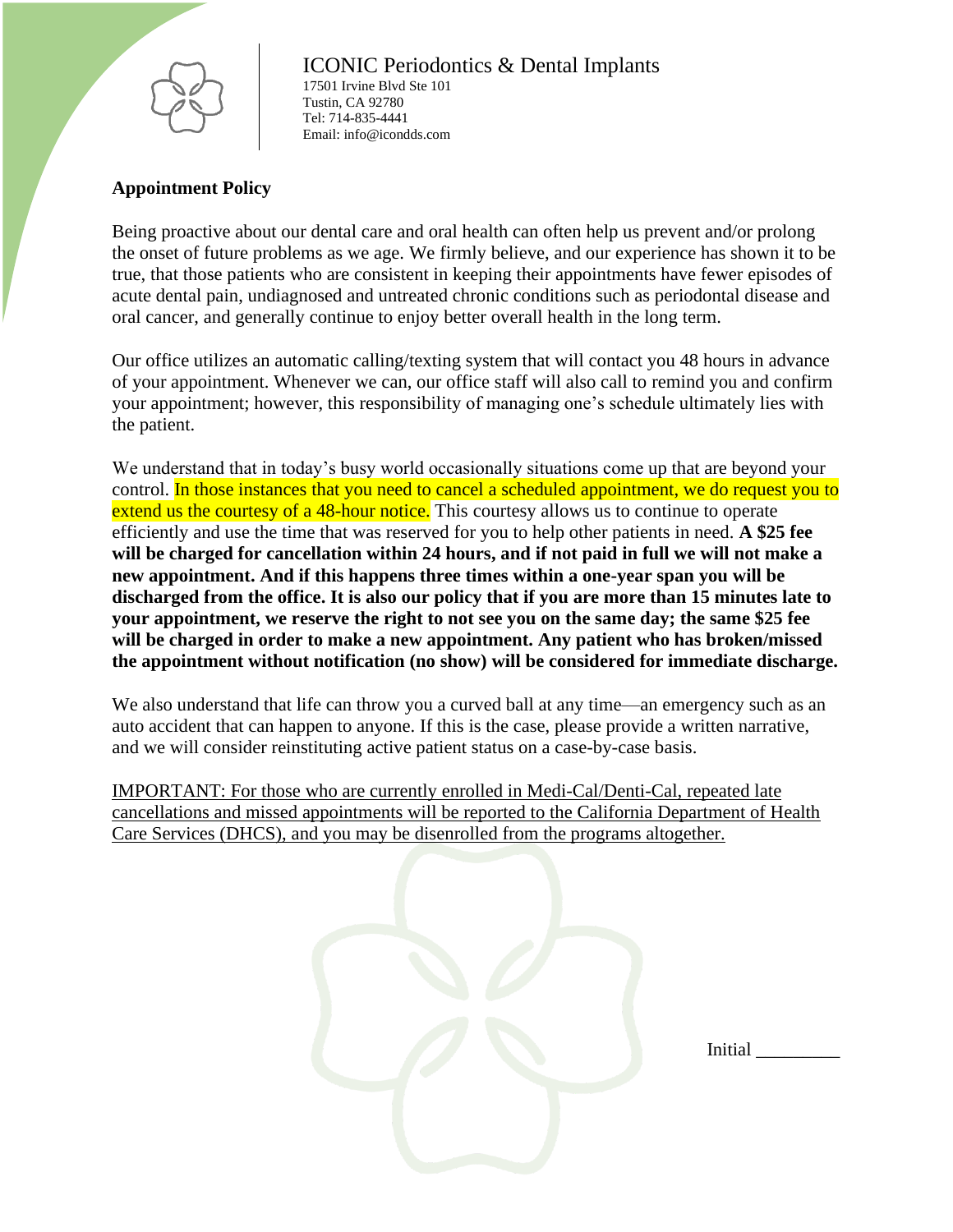

# **Patient Financial Responsibility**

For the benefit of our patients we have contracted with several insurance carriers as an innetwork provider. You will want to check your benefits booklet or with the benefits department of your employer to verify if our doctors are listed as providers within your network.

It is the responsibility of each patient to know the details of his or her insurance plan in addition to any lapses in insurance coverage. **Any change that occur as a result of insurance plan restrictions or lapses are ultimately the patient's responsibility.** Unfortunately, if you don't inform us of special requirements required by your plan and we perform the appropriate dental services that are not (or no longer) covered by your plan, we may bill you directly for those charges. **If current insurance coverage cannot be verified prior to each appointment, payment will be due at the time of service.**

As part of our contract with the insurance companies we are legally required by the terms of the contract to collect any co-pays or deductibles from you at the time of service—**please be prepared to pay them in full at the time of check-in.** Failure on our part to collect these monies can result in cancellation of our provider contract. **Patients who do not have insurance coverage will be expected to pay at the time of service, and we offer up to 15% off the total price of a service (or a group of related services) when it is paid in full prior to starting.** For your convenience we accept Cash, Check, MasterCard, Visa and American Express.

A \$25 charge will be applied for any returned check.

It is our desire to have a mutually respectful relationship with our patients. As part of the relationship we expect our patients to maintain a good credit rating with our office. **Failure to pay for dental services delivered in good faith will cause a patient's account to be turned over to an outside agency for collection. Should collection proceedings be required to collect an outstanding debt you will be responsible for all additional expenses incurred to collect the debt including the collection agency fees and any associated court costs. Should this become necessary you will also be discharged from the practice.** If you should ever decide to file for bankruptcy proceedings against an outstanding debt owed to ICONIC Periodontics & Dental Implants it is the policy of our practice to withdraw as a health care provider giving legally required notice.

If a problem arises that may affect timely payment of your account, we encourage you to contact the office promptly for assistance in the management of your account.